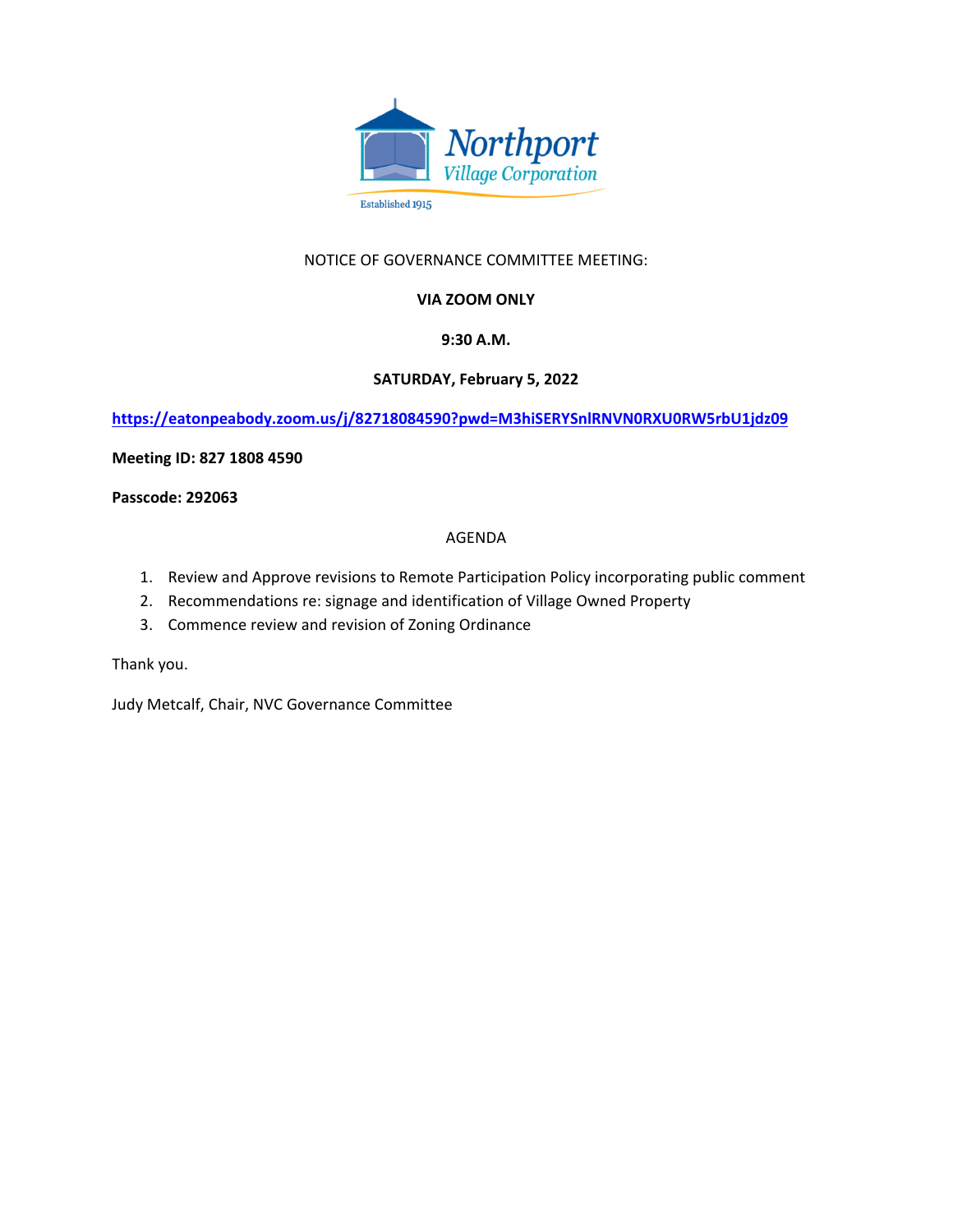# **REMOTE PARTICIPATION POLICY**

Board of Overseers Northport Village Corporation

Pursuant to 1 M.R.S. § 403-B, and after public notice and hearing, the above-named Board of Overseers adopts the following policy to govern the participation, via remote methods, of members of the Board of Overseers and the public in the public proceedings or meetings of the Board of Overseers.

Members of the Board of Overseers are expected to be physically present for meetings except when not practicable, such as in the case of an emergency or urgent issue that requires the Board of Overseers to meet via remote methods,  $or_{\tau}$  in the absence of a member due to illness or significant difficulty traveling to the meeting location. The chair or presiding officer of the Board of Overseers, in consultation with other members if appropriate and possible, will make a determination that remote methods of participation are necessary in as timely a manner as possible under the circumstances. A member who is unable to attend a meeting in person will notify the chair or presiding officer as far in advance as reasonably possible.

Remote methods of participation may include telephonic or video technology allowing simultaneous reception of information and may include other means necessary to accommodate disabled persons. Remote participation will not be by text-only means such as e-mail, text messages, or chat functions.

The public will be provided a meaningful opportunity to attend via remote methods when any member of the Board of Overseers participates via remote methods. If public input is allowed or required at the meeting, an effective means of communication between the Board of Overseers and the public will also be provided. The public will also be provided an opportunity to attend the meeting in person unless there is an emergency or urgent issue that requires the entire Board of Overseers to meet using remote methods.

Notice of all meetings will be provided in accordance with 1 M.R.S. § 406 and any applicable charter, ordinance, policy, or bylaw. When the public may attend via remote methods, noticeIt is the intention of the Overseers to allow the public to observe all meetings remotely so long as the means is available regardless of whether the Overseers Meeting is a remote meeting or in person meeting. Notice of Public Meetings will include the means by which the public may access the meeting remotely and will provide a method for disabled persons to request necessary accommodation to access the meeting. Notice will also identify a location where the public may attend the meeting in person. The Board of Overseers may not determine that public attendance at a proceeding will be limited solely to remote methods except when an emergency or urgent issue exists that requires the public body to meet by remote methods. The Board of Overseers will make all documents and materials to be considered by the Board of Overseers available, electronically or otherwise, to the public who attend remotely to the same extent customarily available to the public who attend in person, provided no additional costs are incurred by the Board of Overseers.

All votes taken during a meeting using remote methods will be by roll call vote that can be seen and heard if using video technology, or heard if using audio technology only, by other members of the Board of Overseers and the public.

This policy will remain in force indefinitely unless amended or rescinded.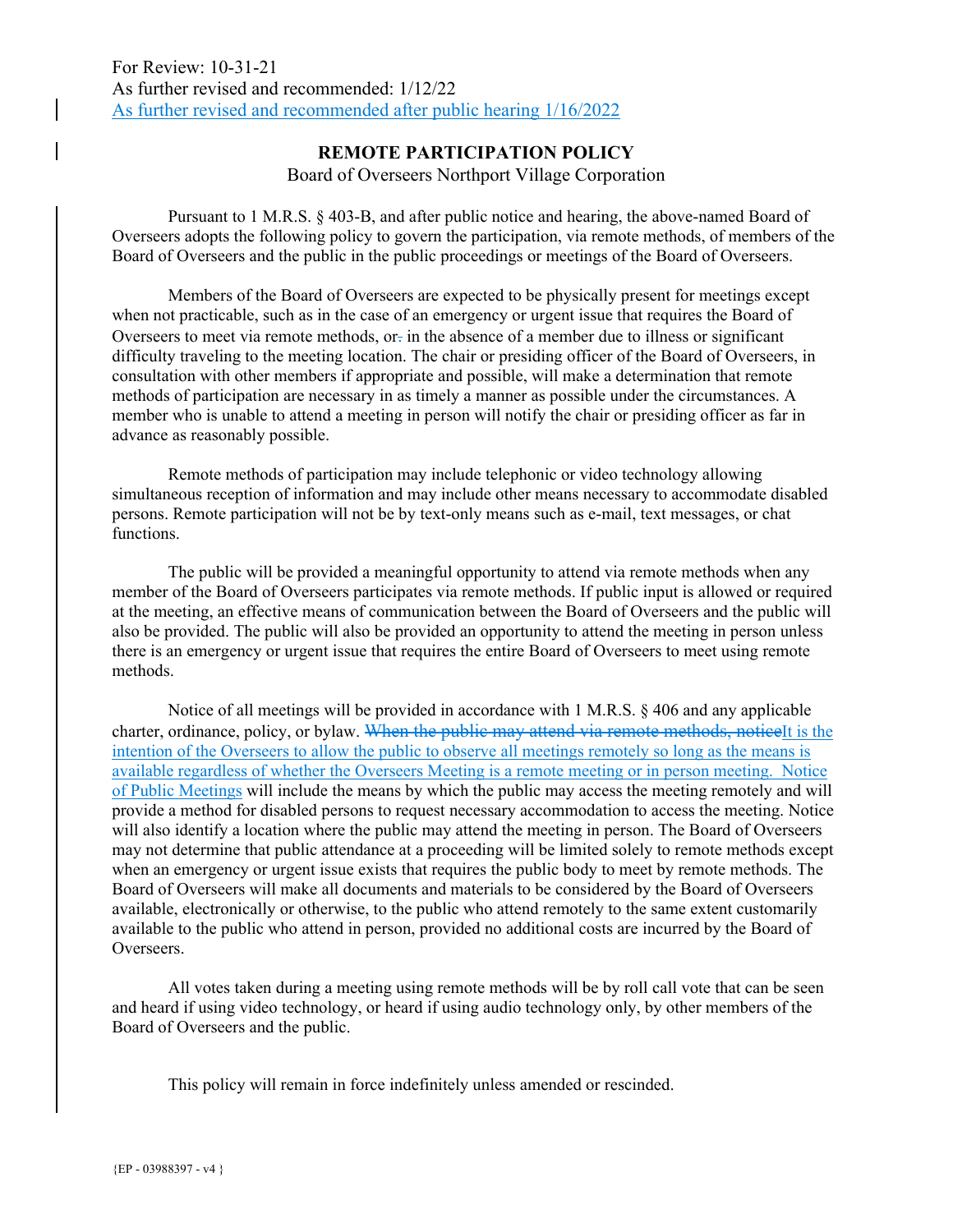# **Northport Village Corporation**

**Policy for Public Access**  Reflecting Statutory Updates Through the  $130<sup>th</sup>$  Legislature (2021)

Maine law provides as follows:

 "Except as otherwise provided by statute, a person has the right to inspect and copy any public record in accordance with [1 MRSA § 408-A] within a reasonable time of making the request to inspect or copy the public record." 1 MRSA § 408-A.

In order to assure that the Village citizens and the general public have access to these public records, the Village hereby adopts the following policies, all as permitted by the Law:

- **1. Public records.** The term "public records" means any written, printed or graphic matter or any mechanical or electronic data compilation from which information can be obtained, directly or after translation into a form susceptible of visual or aural comprehension, that is in the possession or custody of the Village, its employees, or its elected or appointed officials and has been received or prepared for use in connection with the transaction of public or governmental business or contains information relating to the transaction of public or governmental business, except those records designated confidential by statute. 1 MRSA § 402(3).
- **2. Exclusions.** The statute and definitions exclude many categories from the definition of Public Records, including, but not limited to: employees' personnel files; Village papers and reports until signed and publicly distributed, working papers, drafts and interoffice and intraoffice memoranda used or maintained by any Overseer or Officer, committee chairperson to prepare proposed papers or reports for consideration by Village Overseers; and those matters which are designated as confidential or privileged under the law in 1 MRSA  $\S$  402(3A). The Village will comply with the mandate of the statute to read any exceptions narrowly so as to assure as complete public access as required by the laws of Maine.
- **3. The right to inspect.** "A person may inspect any public record during reasonable office hours," meaning during the regular office hours of the NVC or at other times as may be agreed between the Village and the requesting party. 1 MRSA §§ 408-A(1) and 402(6). The Village will not charge a fee for inspection unless the public record "cannot be inspected without being converted or compiled." See below for the amount and scope of an allowed fee in the event compilation or the like is requested or required.
- **4. The right to copy.** "A person may copy a public record in the office of the agency or official having custody of the public record during reasonable office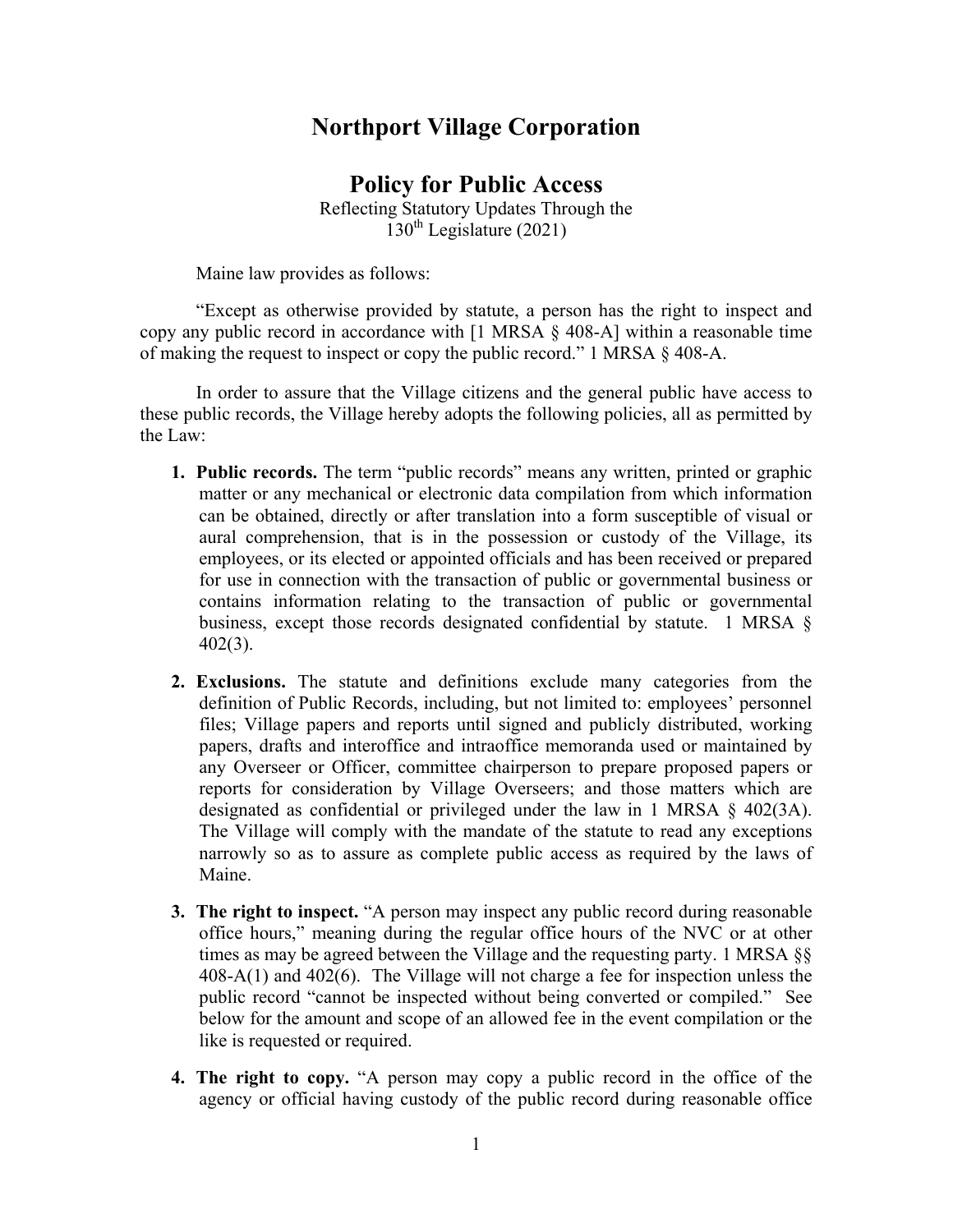hours or may request that the agency or official having custody of the record provide a copy." 1 MRSA § 408-A(2). The amount of the charge is set forth below.

- **5. Acknowledgement and time estimate.** The Village will acknowledge any request within 5 working days of receipt. Within a reasonable time of receiving the request, the Village will provide a good faith estimate of the time necessary to comply with the request, identify any clarifications of the scope of the request, and include an estimate of potential cost of production. 1 MRSA §§ 408-A(3) and 408-A(9).
- **6. No requirement to create new record.** The Village has no duty to create a public record that does not exist. 1 MRSA  $\&$  408-A(6).
- **7. Electronically stored public records.** The Village recognizes that Public Records include those Public Records stored electronically, whether on-site or off-site. Those documents will be produced in paper form unless otherwise agreed between the Village and the requesting party. 1 MRSA  $\S$  408-A(7).
- **8. Public Access Officer.** The Village designates the President of the Board of Overseers as the Public Access Officer. Requests for records may be submitted to the Public Access Officer through the email president@nvcmaine.org or by USPS to:

Public Access Officer Northport Village Corporation 813 Shore Road Northport, ME 04849

- **9. Response to Request.** If the Village determines the request is inconsistent with the Freedom of Access statutes, within five working days of the receipt of the request, a written notice of denial setting forth the reasons for the denial shall be provided. 1 MRSA §§ 408-A(4) and 408-A(4-A).
- **10. Public Access Ombudsman.** Any complaints about the Village's compliance with any request should be directed to the Maine Public Access Ombudsman at (207) 626-8577. Under no circumstance shall any requesting party berate, harass, or intimidated any employee or representative of the Northport Village Corporation.
- **11. Original Records**. No original records belonging to the Northport Village Corporation shall be removed by any requesting party at any time

#### **12. Fees.**

a. **Paper Copies.** From original paper source or from electronic copies, \$0.10 per copy for standard 8x11 black and white copies, provided that this amount may be adjusted as permitted by future changes to Maine statutes. 1 MRSA §